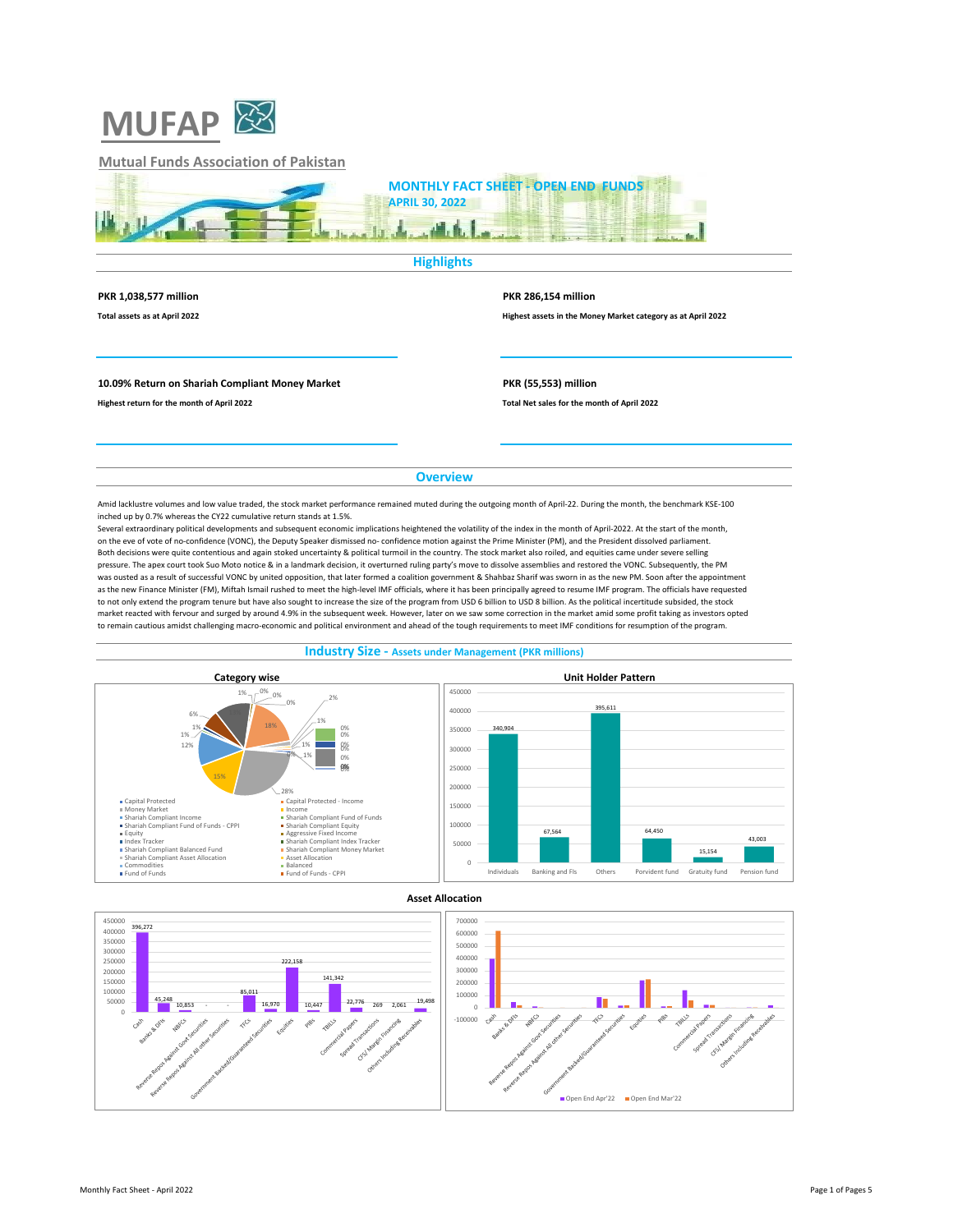# **Return (Monthly - %) \***

| Category                                         | April'22 | March'22 |
|--------------------------------------------------|----------|----------|
|                                                  |          |          |
| <b>Money Market</b>                              | 9.31%    | 8.46%    |
| Income                                           | 7.37%    | 7.01%    |
| Equity                                           | $-3.48%$ | $-2.85%$ |
| <b>Capital Protected</b>                         | 0.94%    | 0.85%    |
| Capital Protected - Income                       | 8.99%    | 7.72%    |
| <b>Fund of Funds - CPPI</b>                      | 0.17%    | 0.14%    |
| <b>Aggressive Fixed Income</b>                   | 8.55%    | 7.76%    |
| <b>Balanced</b>                                  | $-0.78%$ | 0.22%    |
| <b>Asset Allocation</b>                          | $-0.82%$ | 0.28%    |
| <b>Fund of Funds</b>                             | 0.24%    | 0.04%    |
| <b>Index Tracker</b>                             | 0.65%    | 0.89%    |
| <b>Shariah Compliant Money Market</b>            | 10.09%   | 9.36%    |
| <b>Shariah Compliant Income</b>                  | 9.33%    | 7.04%    |
| <b>Shariah Compliant Equity</b>                  | $-0.87%$ | $-1.01%$ |
| Shariah Compliant Capital Protected Fund         | 0.00%    | 0.00%    |
| Shariah Compliant Fund of Funds - CPPI           | 0.34%    | 1.05%    |
| <b>Shariah Compliant Aggressive Fixed Income</b> | 8.24%    | 9.66%    |
| <b>Shariah Compliant Balanced Fund</b>           | 0.30%    | $-0.05%$ |
| <b>Shariah Compliant Asset Allocation</b>        | $-0.16%$ | 0.16%    |
| <b>Shariah Compliant Fund of Funds</b>           | 0.04%    | 0.61%    |
| <b>Shariah Compliant Index Tracker</b>           | 1.43%    | 0.83%    |
| <b>Shariah Compliant Commodities</b>             | 0.07%    | 2.76%    |
| Shariah Compliant Fund of Funds - Income         | 9.08%    | 10.67%   |
| Shariah Compliant Capital Protected - Income     | 5.15%    | 6.96%    |

**\* Based on weighted average return of industry**

## **Net Sales (PKR millions)**



*NOTE: The information pertaining to this MFS for the month of April 2022 does not reflect the complete industry picture as data was not provided by HBL till the date of this publication.*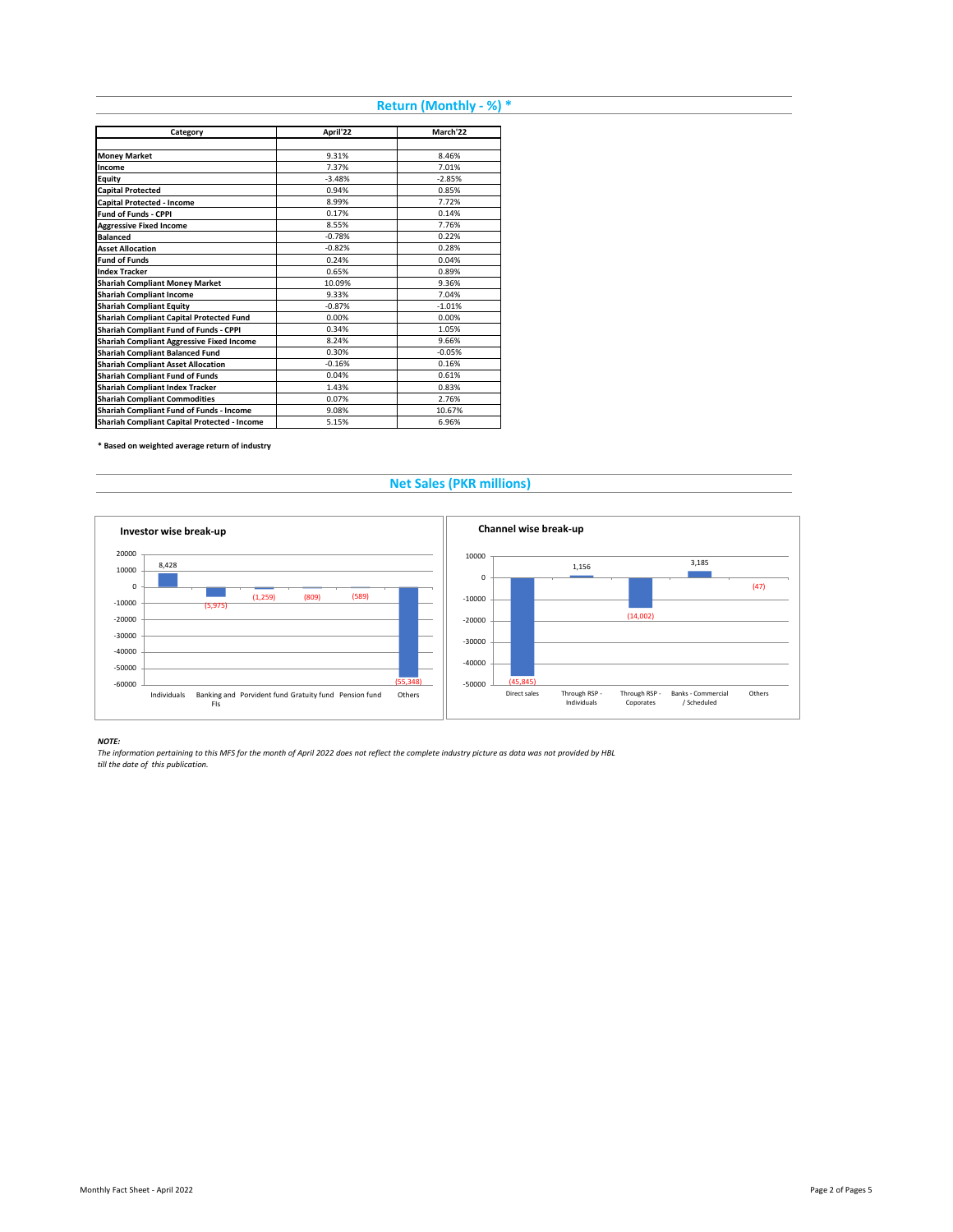

## **Mutual Funds Association of Pakistan**



## **Highlights**

### **PKR 40,127 million PKR 9,661 million**

**Total assets as at April 2022 Highest assets in the Shariah Equity sub fund category of funds as at April 2022**

## **10.04 % Return on Commodity sub fund PKR 418 million**

**Highest return for the month of April 2022 Total Net sales for the month of April 2022**

## **Overview**

Amid lacklustre volumes and low value traded, the stock market performance remained muted during the outgoing month of April-22. During the month, the benchmark KSE-100 inched up by 0.7% whereas the CY22 cumulative return stands at 1.5%.

Several extraordinary political developments and subsequent economic implications heightened the volatility of the index in the month of April-2022. At the start of the month, on the eve of vote of no-confidence (VONC), the Deputy Speaker dismissed no- confidence motion against the Prime Minister (PM), and the President dissolved parliament. Both decisions were quite contentious and again stoked uncertainty & political turmoil in the country. The stock market also roiled, and equities came under severe selling pressure. The apex court took Suo Moto notice & in a landmark decision, it overturned ruling party's move to dissolve assemblies and restored the VONC. Subsequently, the PM was ousted as a result of successful VONC by united opposition, that later formed a coalition government & Shahbaz Sharif was sworn in as the new PM. Soon after the appointment as the new Finance Minister (FM), Miftah Ismail rushed to meet the high-level IMF officials, where it has been principally agreed to resume IMF program. The officials have requested to not only extend the program tenure but have also sought to increase the size of the program from USD 6 billion to USD 8 billion. As the political incertitude subsided, the stock market reacted with fervour and surged by around 4.9% in the subsequent week. However, later on we saw some correction in the market amid some profit taking as investors opted to remain cautious amidst challenging macro-economic and political environment and ahead of the tough requirements to meet IMF conditions for resumption of the program.





### Monthly Fact Sheet - April 2022 Page 3 of Pages 5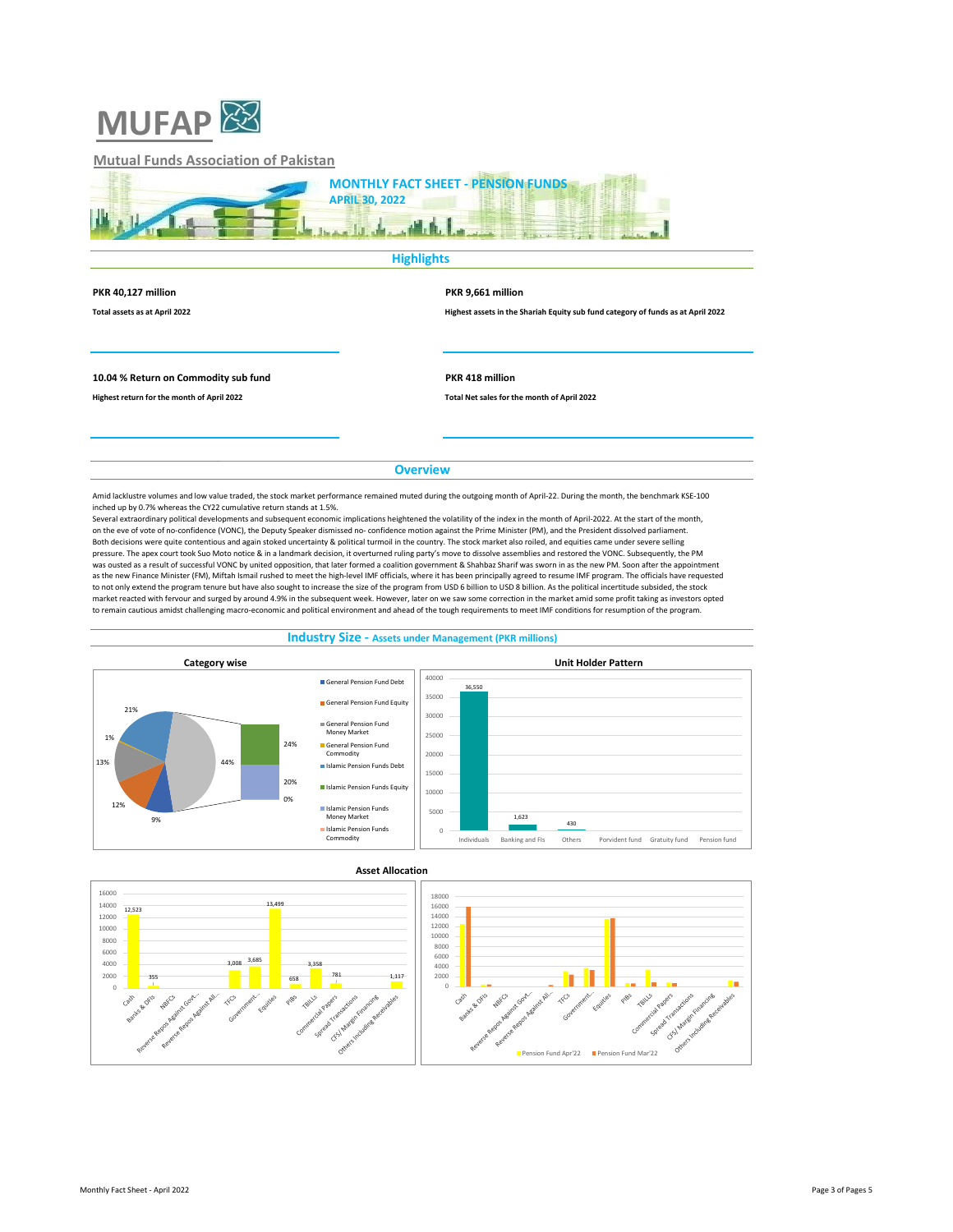# **Return (Monthly - %) \***

| <b>Pension Funds</b>        | April'22 | March'22 |
|-----------------------------|----------|----------|
|                             |          |          |
| <b>General Pension Fund</b> | 25.07%   | 27.15%   |
| <b>Islamic Pension Fund</b> | 16.18%   | 17.81%   |

**\* Based on weighted average return of industry**

# **Net Sales (PKR Millions)**



*NOTE: The information pertaining to this MFS for the month of April 2022 does not reflect the complete industry picture as data was not provided by HBL till the date of this publication.*